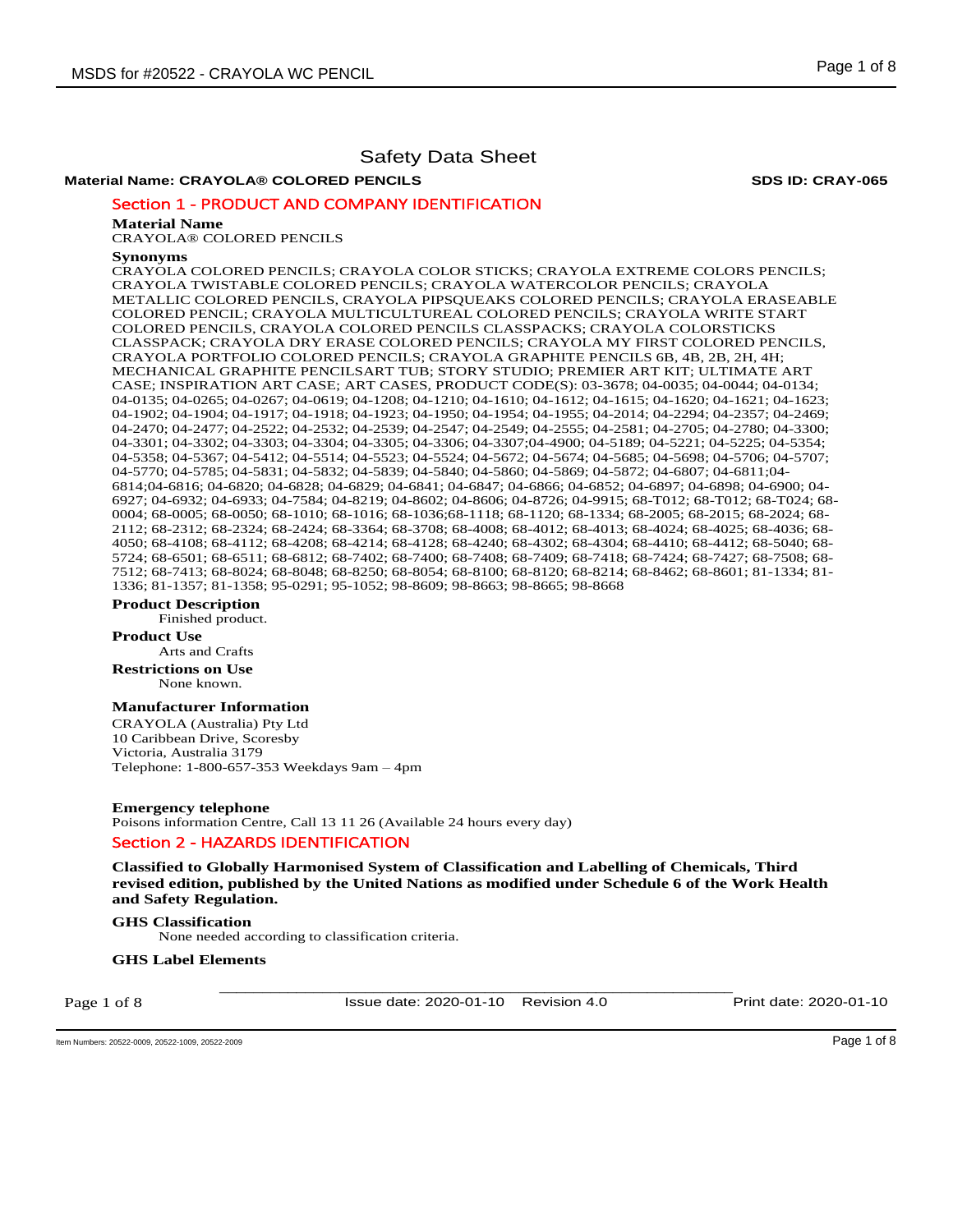## **Material Name: CRAYOLA® COLORED PENCILS SDS ID: CRAY-065**

## **Symbol(s)**

None needed according to classification criteria.

#### **Signal Word**

None needed according to classification criteria

#### **Hazard Statement(s)**

None needed according to classification criteria.

#### **Precautionary Statement(s)**

#### **Prevention**

None needed according to classification criteria.

#### **Response**

None needed according to classification criteria.

#### **Storage**

None needed according to classification criteria.

#### **Disposal**

Dispose of contents/container in accordance with local/regional/national/international regulations.

## **Other Hazards Which Do Not Result in Classification**

None known.

## Section 3 - COMPOSITION / INFORMATION ON INGREDIENTS

| CAS           | <b>Component Name</b>                                                                                                                                                                                                    | Percent  |
|---------------|--------------------------------------------------------------------------------------------------------------------------------------------------------------------------------------------------------------------------|----------|
| Not Available | Product has been certified as non-toxic by the Art and<br>Creative Materials Institute, Inc. and conforms to ASTM<br>D-4236 Standard Practice for Labeling Art Materials for<br>acute and chronic adverse health hazards | $60-100$ |

## Section 4 - FIRST AID MEASURES

#### **Inhalation**

It is unlikely that emergency treatment will be required. Remove from exposure. Get medical attention, if needed.

#### **Skin**

It is unlikely that emergency treatment will be required. If adverse effects occur, wash with soap or mild detergent and large amounts of water. Get medical attention, if needed.

#### **Eyes**

It is unlikely that emergency treatment will be required. Flush eyes with plenty of water for at least 15 minutes. If eye irritation persists: Get medical advice/attention.

#### **Ingestion**

Call a poison control center or doctor immediately for treatment advice.

#### **Most Important Symptoms/Effects**

#### **Symptoms: Immediate**

No information on significant adverse effects.

#### **Symptoms: Delayed**

No information on significant adverse effects.

## **Indication of any immediate medical attention and special treatment needed**

Treat symptomatically and supportively.

Page 2 of 8

\_\_\_\_\_\_\_\_\_\_\_\_\_\_\_\_\_\_\_\_\_\_\_\_\_\_\_\_\_\_\_\_\_\_\_\_\_\_\_\_\_\_\_\_\_\_\_\_\_\_\_\_\_\_\_\_\_\_\_\_ Issue date: 2020-01-10 Revision 4.0 Print date: 2020-01-10

Item Numbers: 20522-0009, 20522-1009, 20522-2009 Page 2 of 8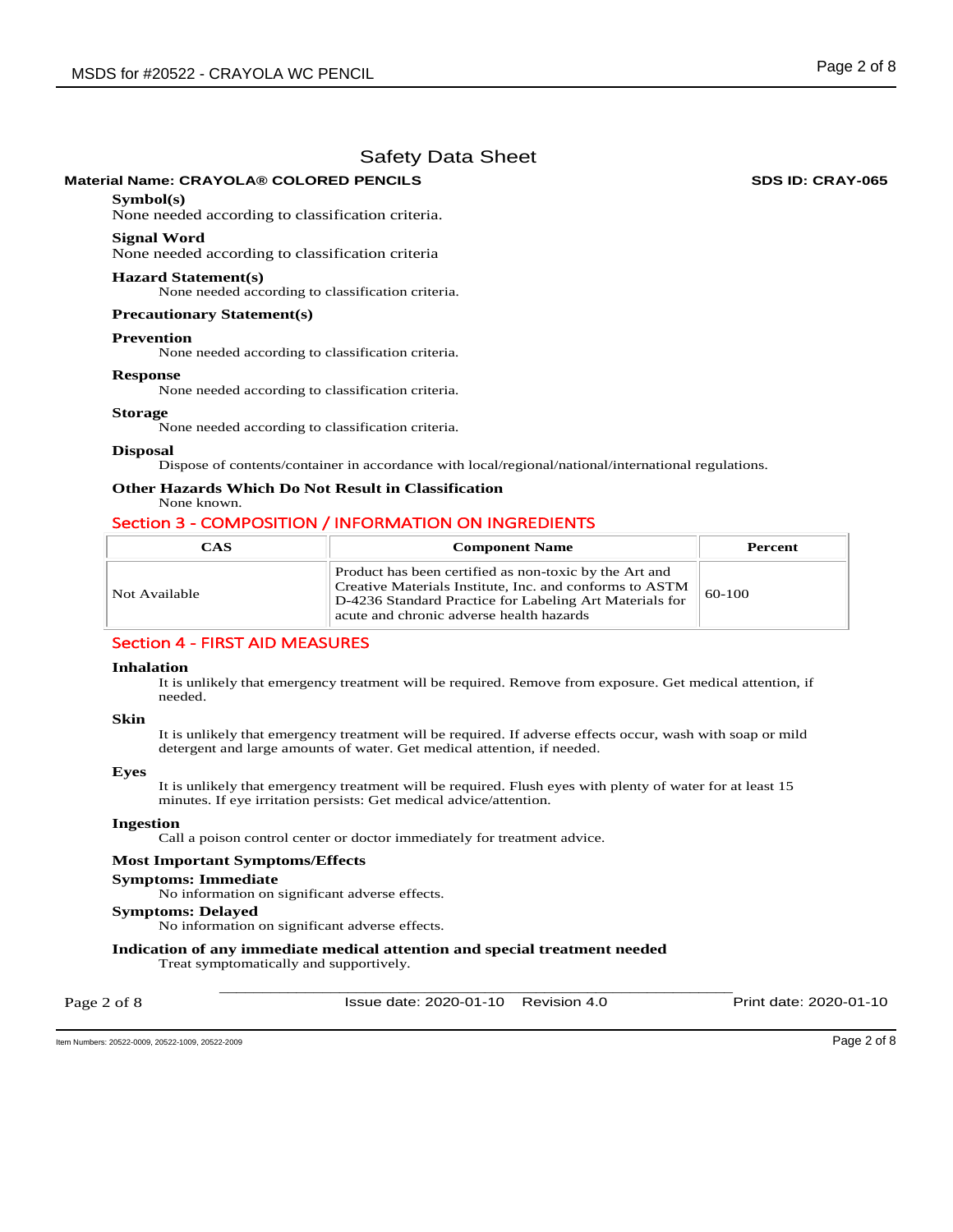# **Material Name: CRAYOLA® COLORED PENCILS SDS ID: CRAY-065**

# Section 5 - FIRE FIGHTING MEASURES

## **Extinguishing Media**

**Suitable Extinguishing Media**  Water, carbon dioxide, regular dry chemical, regular foam.

**Unsuitable Extinguishing Media** None known.

#### **Special Hazards Arising from the Chemical**  Slight fire hazard.

**Hazardous Combustion Products** 

Oxides of carbon.

#### **Special Protective Equipment and Precautions for Firefighters**

Wear protective clothing and equipment suitable for the surrounding fire.

#### **Fire Fighting Measures**

Move container from fire area if it can be done without risk. Avoid inhalation of material or combustion byproducts. Stay upwind and keep out of low areas.

**Hazchem/Emergency Action Code**  Not specified

# Section 6 - ACCIDENTAL RELEASE MEASURES

#### **Personal Precautions, Protective Equipment and Emergency Procedures**

Wear personal protective clothing and equipment, see Section 8.

#### **Environmental Precautions**

Avoid release to the environment.

## **Methods and Materials for Containment and Cleaning Up**

Stop leak if possible without personal risk. Collect spilled material in appropriate container for disposal.

## Section 7 - HANDLING AND STORAGE

#### **Precautions for Safe Handling**

Wash thoroughly after handling. Use methods to minimize dust.

## **Conditions for Safe Storage, Including any Incompatibilities**

None needed according to classification criteria. Store and handle in accordance with all current regulations and standards. See original container for storage recommendations. Keep separated from incompatible substances.

## **Incompatible Materials**

oxidizing materials

## Section 8 - EXPOSURE CONTROLS / PERSONAL PROTECTION

#### **Component Exposure Limits**

Australia and ACGIH have not developed exposure limits for any of this product's components.

## **ACGIH - Threshold Limit Values - Biological Exposure Indices (BEI)**

There are no biological limit values for any of this product's components.

## **Engineering Controls**

Based on available information, additional ventilation is not required.

Page 3 of 8

\_\_\_\_\_\_\_\_\_\_\_\_\_\_\_\_\_\_\_\_\_\_\_\_\_\_\_\_\_\_\_\_\_\_\_\_\_\_\_\_\_\_\_\_\_\_\_\_\_\_\_\_\_\_\_\_\_\_\_\_ Issue date: 2020-01-10 Revision 4.0 Print date: 2020-01-10

Item Numbers: 20522-0009, 20522-1009, 20522-2009 Page 3 of 8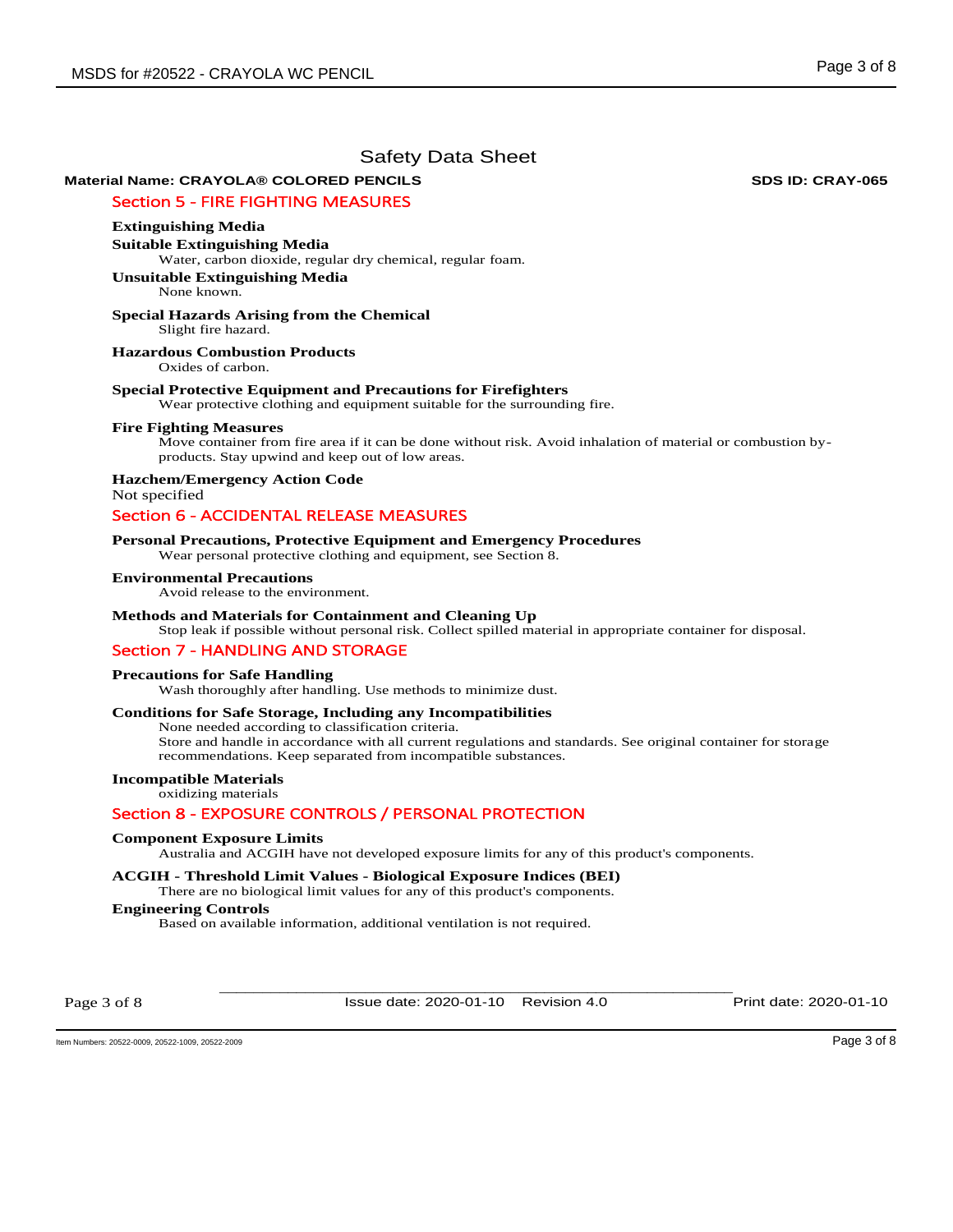## **Material Name: CRAYOLA® COLORED PENCILS SDS ID: CRAY-065**

# **Individual Protection Measures, such as Personal Protective Equipment**

## **Eye/face protection**

Eye protection not required under normal conditions.

# **Skin Protection**

Protective clothing is not required under normal conditions.

## **Respiratory Protection**

No respirator is required under normal conditions of use. Under conditions of frequent use or heavy exposure, respiratory protection may be needed.

## **Glove Recommendations**

Protective gloves are not required under normal conditions.

## Section 9 - PHYSICAL AND CHEMICAL PROPERTIES

| Appearance                                | multiple various colors               | <b>Physical State</b>                             | solid                  |
|-------------------------------------------|---------------------------------------|---------------------------------------------------|------------------------|
| Odor                                      | Wood odor                             | Color                                             | multiple               |
| <b>Odor Threshold</b>                     | (Mild)                                | рH                                                | Not.<br>available      |
| <b>Melting Point</b>                      | Not available                         | <b>Boiling Point</b>                              | 100 °C                 |
| <b>Boiling Point Range</b>                | Not available                         | <b>Freezing point</b>                             | Not.<br>available      |
| <b>Evaporation Rate</b>                   | Not available                         | Flammability (solid, gas)                         | Not.<br>available      |
| <b>Autoignition</b><br><b>Temperature</b> | Not available                         | <b>Flash Point</b>                                | Not.<br>available      |
| <b>Lower Explosive</b><br>Limit           | Not available                         | <b>Decomposition</b><br>temperature               | Not.<br>available      |
| <b>Upper Explosive</b><br>Limit           | Not available                         | <b>Vapor Pressure</b>                             | Not<br>available       |
| <b>Vapor Density</b><br>$(air=1)$         | Not available                         | Specific Gravity (water=1)                        | Not.<br>available      |
| <b>Water Solubility</b>                   | (Insoluble)                           | <b>Partition coefficient: n-</b><br>octanol/water | Not.<br>available      |
| <b>Viscosity</b>                          | Not available                         | <b>Kinematic viscosity</b>                        | Not.<br>available      |
| <b>Solubility (Other)</b>                 | Not available                         | <b>Density</b>                                    | $8.8 - 9.3$<br>lbs/gal |
| <b>Physical Form</b>                      | Solid core in wood or<br>plastic case | <b>Molecular Weight</b>                           | Not.<br>available      |

# Section 10 - STABILITY AND REACTIVITY

## **Reactivity**

No hazard expected.

#### **Chemical Stability**

Stable at normal temperatures and pressure.

Page 4 of 8

\_\_\_\_\_\_\_\_\_\_\_\_\_\_\_\_\_\_\_\_\_\_\_\_\_\_\_\_\_\_\_\_\_\_\_\_\_\_\_\_\_\_\_\_\_\_\_\_\_\_\_\_\_\_\_\_\_\_\_\_ Issue date: 2020-01-10 Revision 4.0 Print date: 2020-01-10

Item Numbers: 20522-0009, 20522-1009, 20522-2009 Page 4 of 8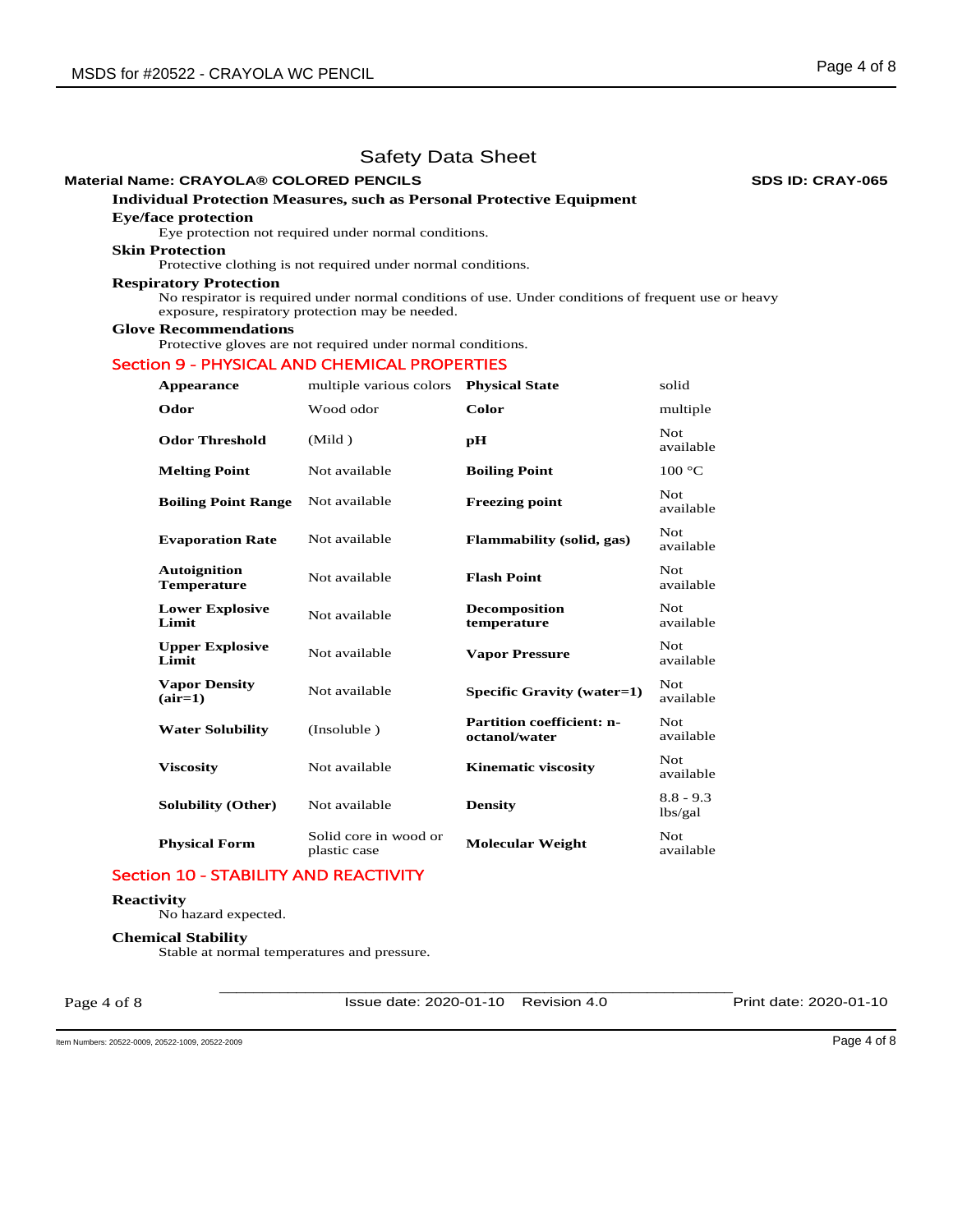## **Material Name: CRAYOLA® COLORED PENCILS SDS ID: CRAY-065**

**Possibility of Hazardous Reactions** Will not polymerize.

## **Conditions to Avoid** None reported.

**Incompatible Materials** oxidizing materials

**Hazardous decomposition products**  Oxides of carbon.

## Section 11 - TOXICOLOGICAL INFORMATION

# **Information on Likely Routes of Exposure**

# **Inhalation**

No information on significant adverse effects.

## **Skin Contact**

No information on significant adverse effects.

**Eye Contact**  No information on significant adverse effects.

# **Ingestion**

No information on significant adverse effects.

#### **Acute and Chronic Toxicity**

#### **Component Analysis - LD50/LC50**

The components of this material have been reviewed in various sources and no selected endpoints have been identified.

## **Product Toxicity Data**

## **Acute Toxicity Estimate**

No data available.

## **Immediate Effects**

No information on significant adverse effects.

#### **Delayed Effects**

No information on significant adverse effects.

## **Irritation/Corrosivity Data**

None

**Respiratory Sensitization**  No information available for the product.

## **Dermal Sensitization**

No information available for the product.

## **Component Carcinogenicity**

None of this product's components are listed by ACGIH, IARC, NTP, DFG or OSHA.

#### **Germ Cell Mutagenicity**

No information available for the product.

#### **Reproductive Toxicity**

No information available for the product.

## **Specific Target Organ Toxicity - Single Exposure**

\_\_\_\_\_\_\_\_\_\_\_\_\_\_\_\_\_\_\_\_\_\_\_\_\_\_\_\_\_\_\_\_\_\_\_\_\_\_\_\_\_\_\_\_\_\_\_\_\_\_\_\_\_\_\_\_\_\_\_\_ No target organs identified.

Page 5 of 8

Issue date: 2020-01-10 Revision 4.0 Print date: 2020-01-10

Item Numbers: 20522-0009, 20522-1009, 20522-2009 Page 5 of 8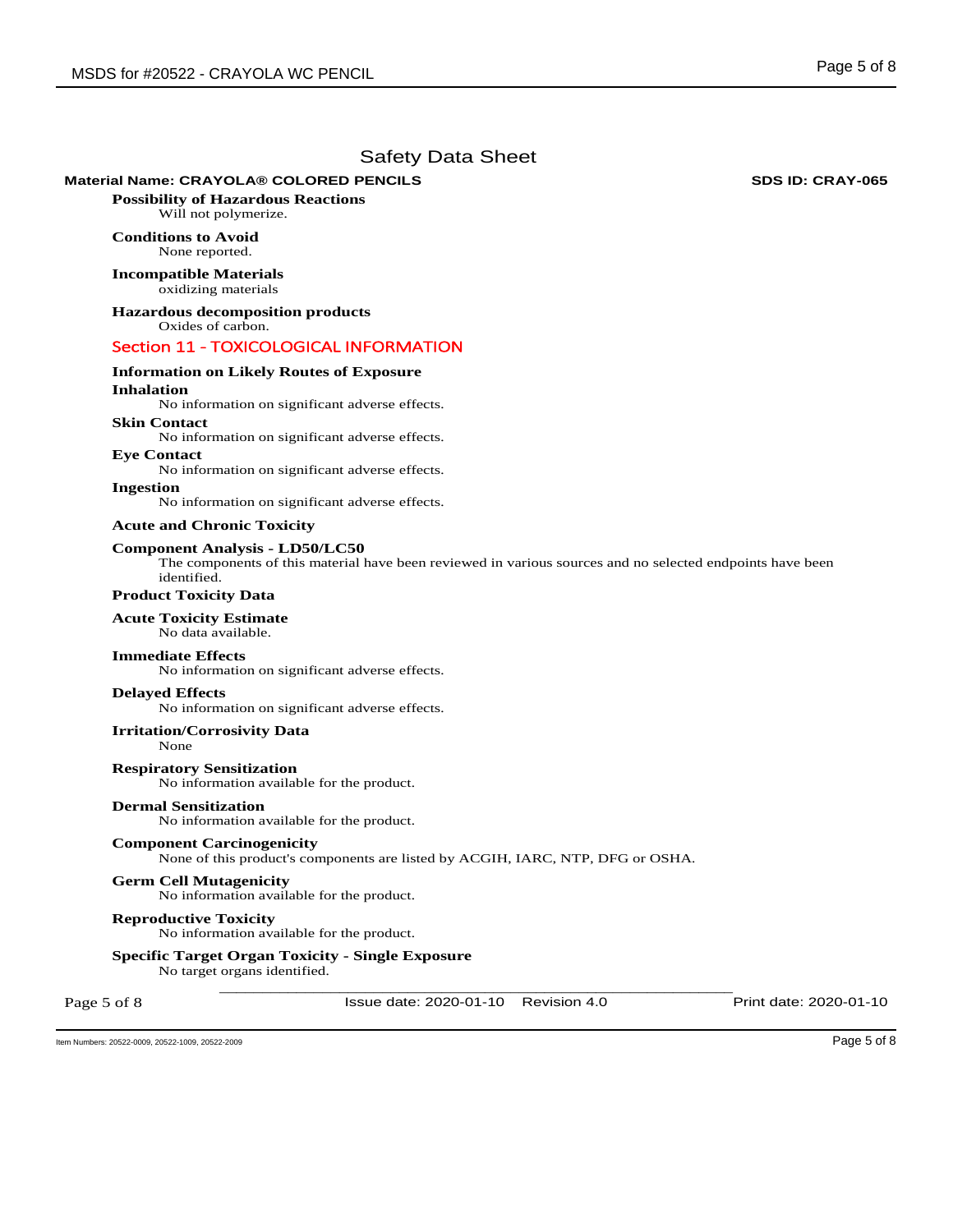## **Material Name: CRAYOLA® COLORED PENCILS SDS ID: CRAY-065**

**Specific Target Organ Toxicity - Repeated Exposure** 

No target organs identified.

## **Aspiration hazard**

No information available for product.

**Medical Conditions Aggravated by Exposure** No data available.

## Section 12 - ECOLOGICAL INFORMATION

## **Ecotoxicity**

No information available for the product.

## **Component Analysis - Aquatic Toxicity**

No LOLI ecotoxicity data are available for this product's components.

#### **Persistence and Degradability**

No information available for the product.

#### **Bioaccumulative Potential**

No information available for the product.

#### **Mobility in soil**

No information available for the product.

**Other adverse effects**  No data available

## Section 13 - DISPOSAL CONSIDERATIONS

#### **Disposal Methods**

Dispose in accordance with all applicable regulations.

## Section 14 - TRANSPORT INFORMATION

## **ADG Information:**

**Further information:** Not regulated as dangerous goods.

IATA Information: **Further information:** Not regulated as dangerous goods.

ICAO Information: **Further information:** Not regulated as dangerous goods.

IMDG Information: **Further information:** Not regulated as dangerous goods.

#### **International Bulk Chemical Code**

This material does not contain any chemicals required by the IBC Code to be identified as dangerous chemicals in bulk.

**Hazchem/Emergency Action Code**  Not specified

## Section 15 - REGULATORY INFORMATION

## **Australia Regulations**

**Work Health and Safety Regulations - Prohibited Carcinogens**  No component(s) are listed on the Prohibited Carcinogens list.

Page 6 of 8

\_\_\_\_\_\_\_\_\_\_\_\_\_\_\_\_\_\_\_\_\_\_\_\_\_\_\_\_\_\_\_\_\_\_\_\_\_\_\_\_\_\_\_\_\_\_\_\_\_\_\_\_\_\_\_\_\_\_\_\_ Issue date: 2020-01-10 Revision 4.0 Print date: 2020-01-10

Item Numbers: 20522-0009, 20522-1009, 20522-2009 Page 6 of 8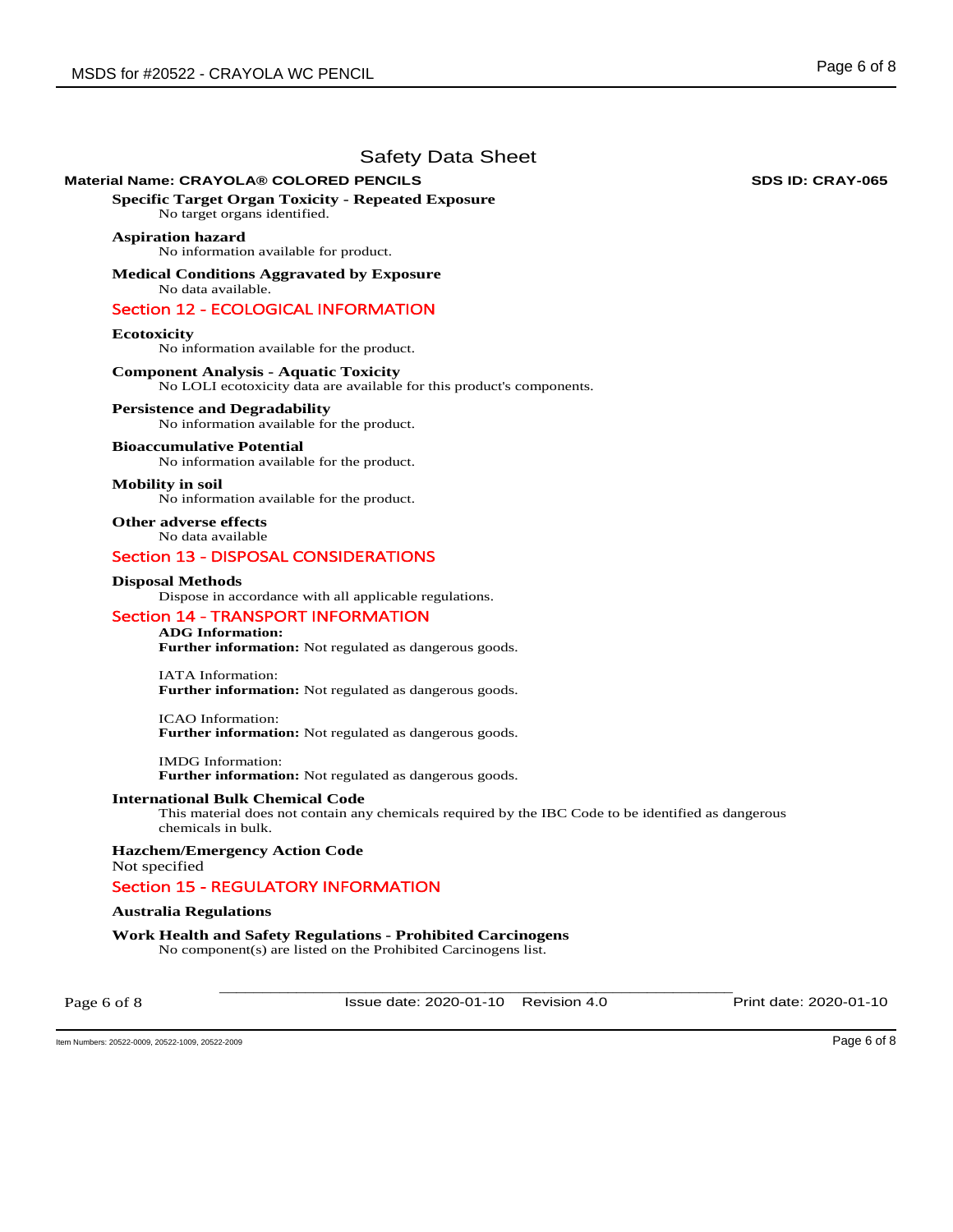## **Material Name: CRAYOLA® COLORED PENCILS SDS ID: CRAY-065**

**Work Health and Safety Regulations - Restricted Carcinogens**  No component(s) are listed on the Restricted Carcinogens list.

**Work Health and Safety Regulations - Restricted Hazardous Chemicals**  No component(s) are listed on the Restricted Hazardous Chemicals list

**Australia Work Health and Safety Regulations - Hazardous Chemicals Requiring Health Monitoring** 

None of this product's components are on the list.

## Section 16 - OTHER INFORMATION

#### **NFPA Ratings**

Health: 1 Fire: 1 Instability: 0 Hazard Scale:  $0 =$  Minimal  $1 =$  Slight  $2 =$  Moderate  $3 =$  Serious  $4 =$  Severe

#### **Preparation Date**

1/12/2017

## **Revision date**

3 December 2019

### **Key / Legend**

ACGIH - American Conference of Governmental Industrial Hygienists; ADR - European Road Transport; AU - Australia; BOD - Biochemical Oxygen Demand; C - Celsius; CA - Canada; CA/MA/MN/NJ/PA - California/Massachusetts/Minnesota/New Jersey/Pennsylvania\*; CAS - Chemical Abstracts Service; CERCLA - Comprehensive Environmental Response, Compensation, and Liability Act; CFR - Code of Federal Regulations (US); CLP - Classification, Labelling, and Packaging; CN - China; CPR - Controlled Products Regulations; DFG - Deutsche Forschungsgemeinschaft; DOT - Department of Transportation; DSD - Dangerous Substance Directive; DSL - Domestic Substances List; EC – European Commission; EEC - European Economic Community; EIN - European Inventory of (Existing Commercial Chemical Substances); EINECS - European Inventory of Existing Commercial Chemical Substances; ENCS - Japan Existing and New Chemical Substance Inventory; EPA - Environmental Protection Agency; EU - European Union; F - Fahrenheit; F - Background (for Venezuela Biological Exposure Indices); IARC - International Agency for Research on Cancer; IATA - International Air Transport Association; ICAO - International Civil Aviation Organization; IDL - Ingredient Disclosure List; IDLH - Immediately Dangerous to Life and Health; IMDG - International Maritime Dangerous Goods; ISHL - Japan Industrial Safety and Health Law; IUCLID - International Uniform Chemical Information Database; JP - Japan; Kow - Octanol/water partition coefficient; KR KECI Annex 1 - Korea Existing Chemicals Inventory (KECI) / Korea Existing Chemicals List (KECL); KR KECI Annex 2 - Korea Existing Chemicals Inventory (KECI) / Korea Existing Chemicals List (KECL) , KR - Korea; LD50/LC50 - Lethal Dose/ Lethal Concentration; LEL - Lower Explosive Limit; LLV - Level Limit Value; LOLI - List Of LIsts™ - ChemADVISOR's Regulatory Database; MAK - Maximum Concentration Value in the Workplace; MEL - Maximum Exposure Limits; MX – Mexico; Ne-Non-specific; NFPA - National Fire Protection Agency; NIOSH - National Institute for Occupational Safety and Health; NJTSR - New Jersey Trade Secret Registry; Nq - Non-quantitative; NSL – Non-Domestic Substance List (Canada); NTP - National Toxicology Program; NZ - New Zealand; OSHA - Occupational Safety and Health Administration; PEL- Permissible Exposure Limit; PH - Philippines; RCRA - Resource Conservation and Recovery Act; REACH- Registration, Evaluation, Authorisation, and restriction of Chemicals; RID - European Rail Transport; SARA - Superfund Amendments and Reauthorization Act; Sc - Semi-quantitative; STEL - Short-term Exposure Limit; TCCA – Korea Toxic Chemicals Control Act; TDG - Transportation of Dangerous Goods; TLV - Threshold Limit Value; TSCA - Toxic Substances Control Act; TW – Taiwan; TWA - Time Weighted Average; UEL - Upper Explosive Limit; UN/NA - United Nations /North American; US - United States; VLE - Exposure Limit Value (Mexico); VN (Draft) - Vietnam (Draft); WHMIS - Workplace Hazardous Materials Information System (Canada).

#### **Other Information**

#### **Disclaimer:**

Page 7 of 8

\_\_\_\_\_\_\_\_\_\_\_\_\_\_\_\_\_\_\_\_\_\_\_\_\_\_\_\_\_\_\_\_\_\_\_\_\_\_\_\_\_\_\_\_\_\_\_\_\_\_\_\_\_\_\_\_\_\_\_\_ Issue date: 2020-01-10 Revision 4.0 Print date: 2020-01-10

Item Numbers: 20522-0009, 20522-1009, 20522-2009 Page 7 of 8